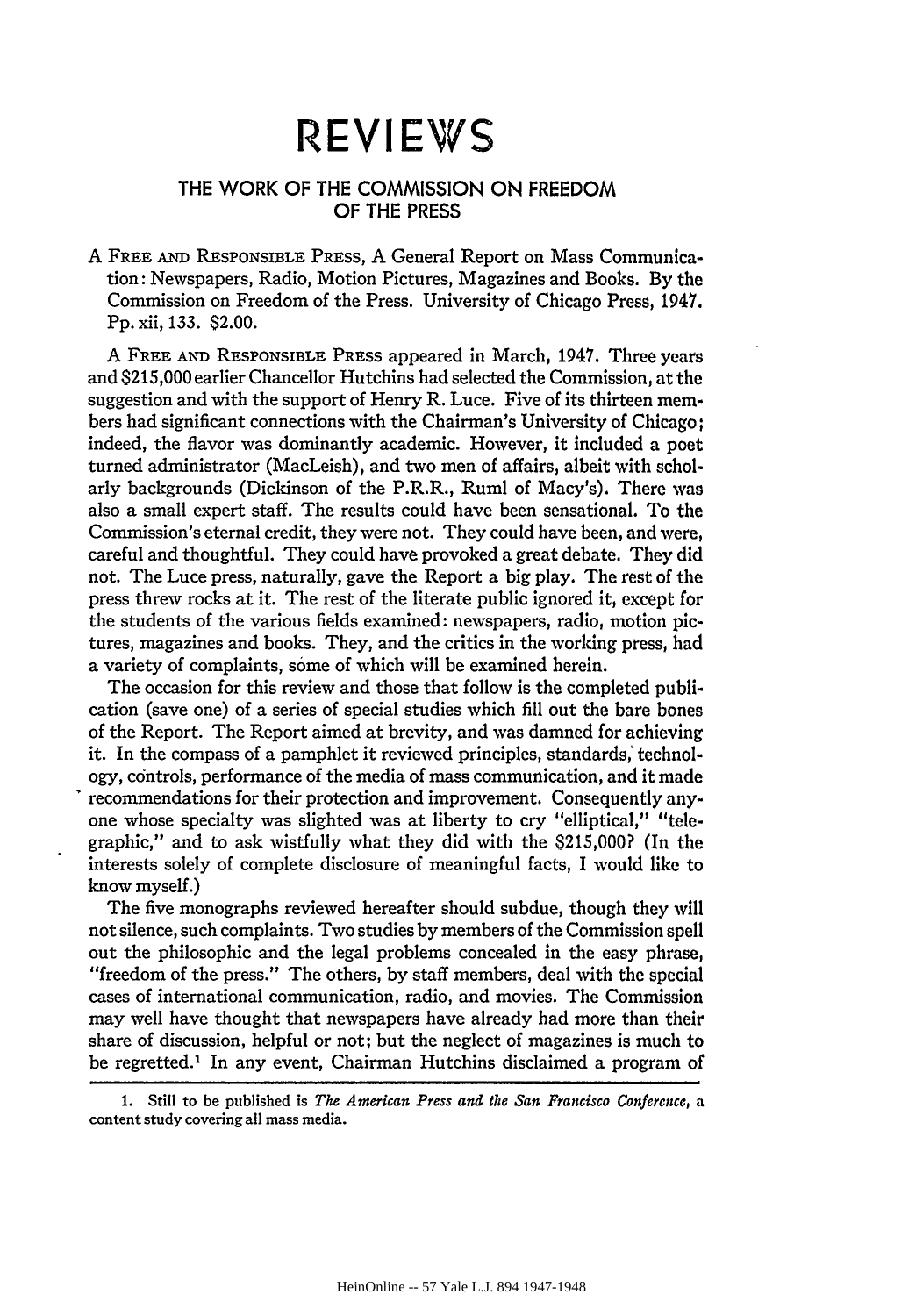elaborate "research"-the quotation marks are his. And the Commission excluded the relation of the press to our culture generally, confining itself to its effect on "the education of the people in public affairs."

The Commission postulated certain requirements as ideal goals for the press in this limited but critical area of public enlightenment. They were:

"First, a truthful, comprehensive, and intelligent account of the day's events in a context which gives them meaning; second, a forum for the exchange of comment and criticism; third, a means of projecting the opinions and attitudes of the groups in the society to one another; fourth, a method of presenting and clarifying the goals and values of the society; and, fifth, a way of reaching every member of the society by the currents of information, thought, and feeling which the press supplies."

The Report concluded that:

"These needs are not being met. The news is twisted by the emphasis on firstness, on the novel and sensational; by the personal interests of owners; and by pressure groups. Too much of the regular output of the press consists of a miscellaneous succession of stories and images which have no relation to the typical lives of real people anywhere. Too often the result is meaninglessness, flatness, distortion, and the perpetuation of misunderstanding among widely scattered groups whose only contract is through these media."

The Commission's recommendations exhorted everyone concerned—government, press, and public-to improve. They were chary of innovations and devoid of panaceas. **Of** the agencies of the public, the universities, properly, were singled out for attention. They should themselves utilize mass media, and they should develop centers of research in communications beyond the trade-school level of many schools of journalism. One significant recommendation was the "establishment of a new and independent agency to appraise and report annually upon the performance of the press." Of that, more later.

The press itself was urged in various ways to do better by doing better.

As for government, on the legal level the recommendations included explicit extension of constitutional freedom of the press to radio and movies, new remedies for defamation, and conformity of sedition statutes to the clear and present danger test. Should the government have its own press? The Commission asserted that it should, both for domestic and international dissemination of information and policies whenever "the private agencies of communication are unable or unwilling" to do the job. It should also "facilitate new ventures ...foster the introduction of new techniques." The last proposals patently raise the specter of government competition in communication to a degree repressive of private speech. The demon vanishes when one Draws the Line at the right place. I produce such a painful truism because the Report and the pertinent studies do not worry much about the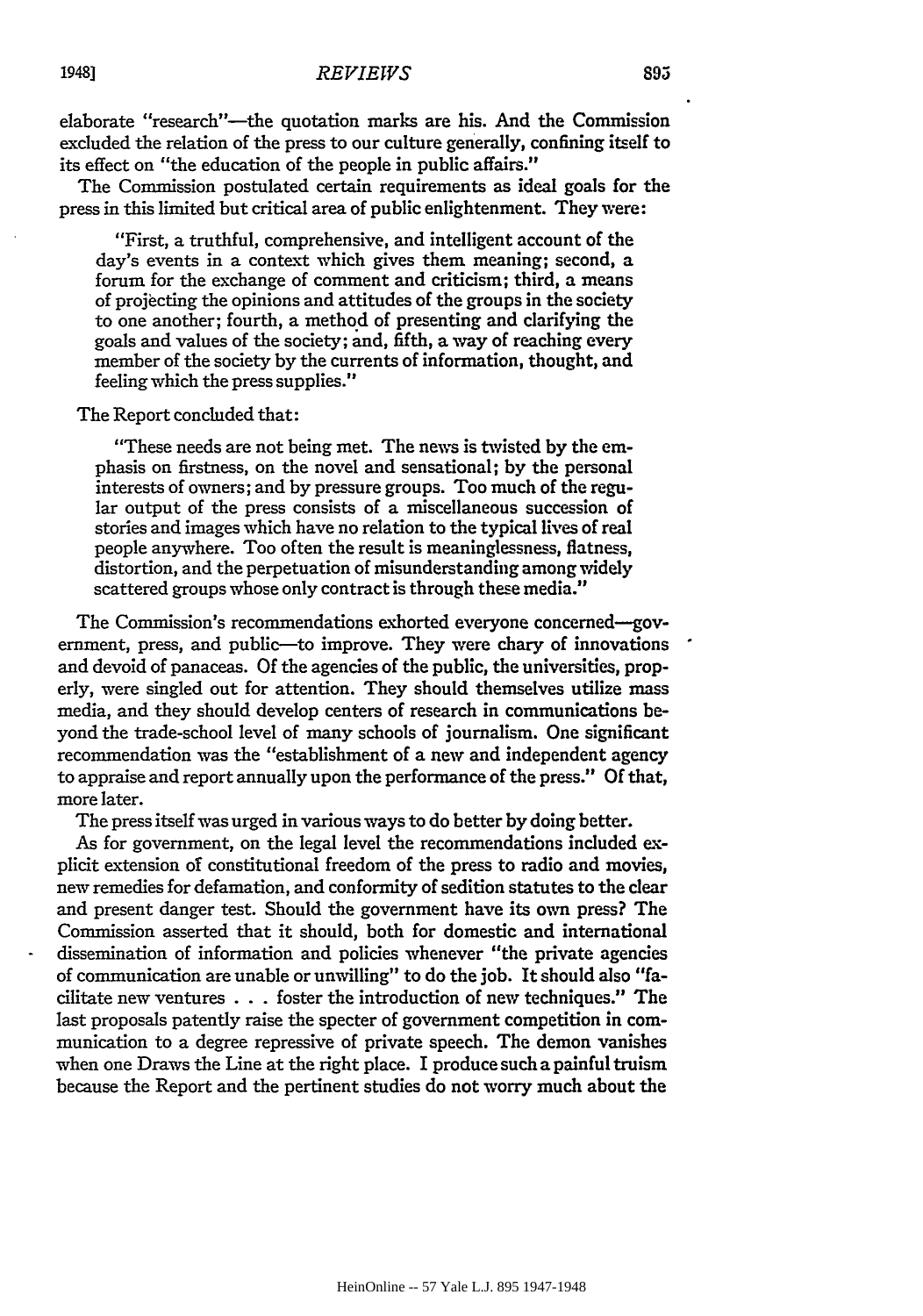limits of state participation in mass communication. They worry at least twice as much about state correction of monopoly situations, perhaps because there is at least twice as much experience to go **by.**

Whatever the context, the role of government dominates the discussion. **All** of us bristle when the State comes into a consideration of free speech or free press. It is the ancient enemy. The state and federal constitutions which guarantee the freedoms assert them against the government. Yet the forces of government and press interact in many ways. For one thing, we have learned from the enlightened interpretation of the First Amendment that freedom from government interference with what the press says, does not mean freedom from the equal application of taxes, child labor laws, wartime rationing, and the like.

It may well be that freedom from oppression was the only concern of the fathers of the Constitution. What the Report and the monographs illuminate is the question: what is freedom for? Does the press have any responsibilities? The Commissioners felt that surely it has; and Professor Hocking explored them in his *Freedom of the Press.* But suppose an important responsibility is not met voluntarily, will the enforcement of a standard **by** the powerful engines of the state destroy the cherished freedom? Let us consider a weighty problem which bothered the Commission, the application to the press of the antitrust laws.

One central issue which develops from the setting of twentieth-century problems against the aims of the First Amendment is the concentration of economic power which, inevitably or not, has in fact accompanied the flowering of mass media. The decline in the number of daily newspapers (and the attendant increase of one-publisher cities), the control of radio **by** advertising interests through four networks, the domination of the movies **by** five producer-exhibitor combinations, are the salient facts which the Report does not have to elaborate. That a few hundred men *can* control the content of the bulk of what Americans see, hear, and read **is** a factual conclusion. That such a situation falls far short of the ideal of a diversified, representative, comprehensive press, few will deny. That anything can be done about it without impairing such freedom as persists is a center of controversy.

It is easy—too easy—to demand that trusts be busted, and to assume that the antitrust laws stand ready for that purpose. I shall not stop to discuss legal tactics and difficulties. Let us assume that, so far as the wealth and power structure of the press industries are concerned, techniques and policies judicially blessed in the last decade could at least arrest, and possibly reverse, any further trend toward concentration. Within the precise ambit of decided cases, plus legislation similar to that directed at other industries, certain horizontal or conglomerate empires could be broken **up;** integrations which repress new competition, like the movies, could be disintegrated; and area monopolies **by** the combined ownership of papers, radio stations, and other media could be prohibited, just as railroads are forbidden to own steamship lines, and steamship lines airlines.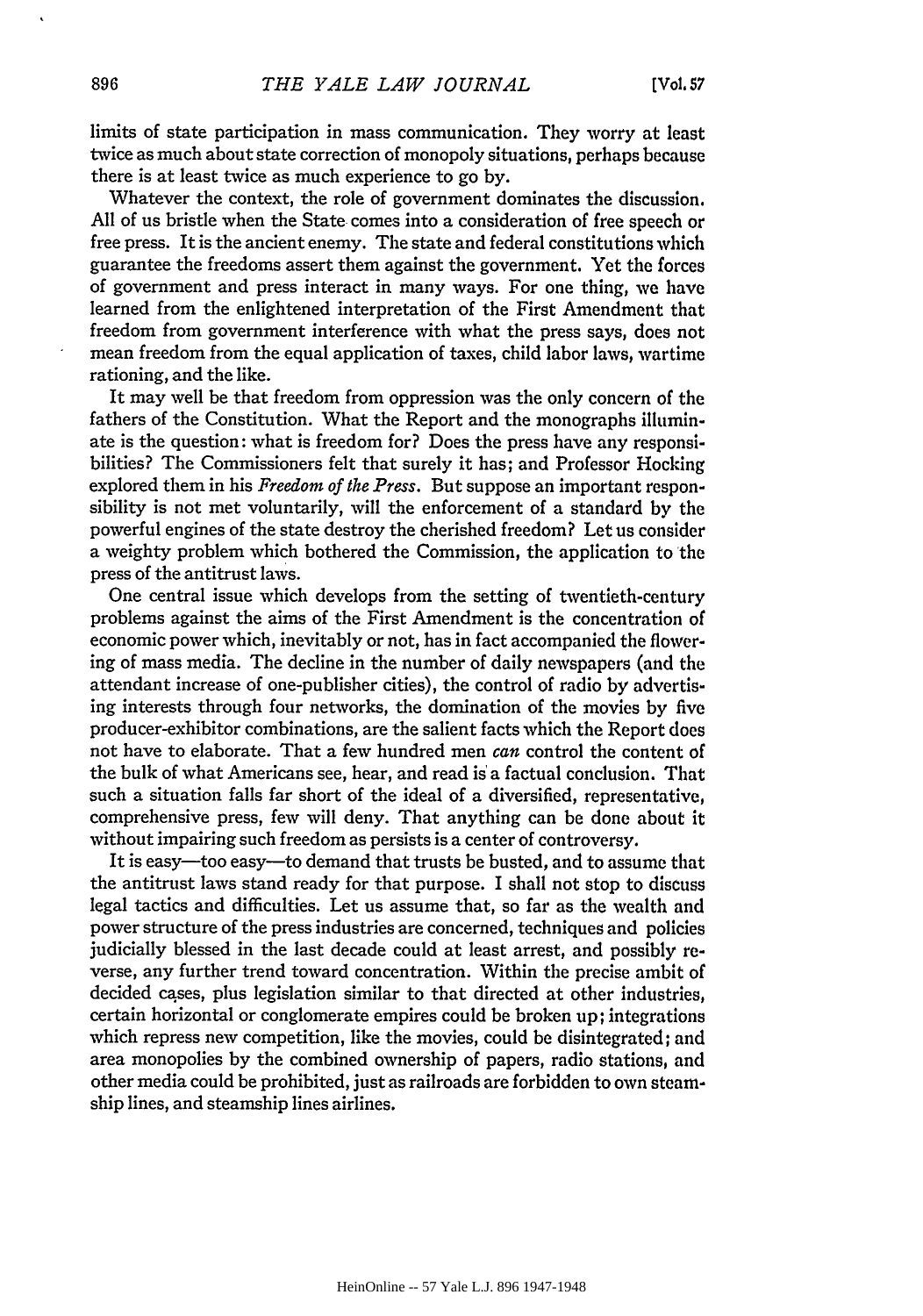## *REVIEWS*

Why, then, did the Commission recommend that the antitrust laws be "sparingly used"? In the first place, Professor Chafee's book discloses serious doubts, in the absence of verified data, whether the diffusion of power among only a few hundred more men would materially broaden the market for ideas. To the extent that the new owners of communications still were oriented toward large-scale capitalistic enterprise, he thought it unlikelythat they would exhibit any greater diversity of view on debated issues of political economy than their predecessors. Even publishers and editors have emphasized the probability that publishers and editors will run with the countryclub set and share country-club biases. The whole problem of the reflection of economic and social bias in the content of mass communications cries for extensive investigation. At present we do not know what the effect of a wider diffusion of power would be. All we know is that the present pattern looks like one of irresponsibility and autocracy.

In any case this inconclusive question diverts us from the main purpose of raising the antitrust problem. To brandish the big stick at the lords of the press, the Commission felt, "can be very dangerous to the freedom and effectiveness of the press." Why should this be? Are press owners especially vulnerable to antitrust? Some of the discussion in Professor Chafee's book suggests that the mere threat of antitrust prosecutions may lead to subservience by press owners to government officials.<sup>2</sup> Is this plausible? Assume again that a significant series of civil cases could be brought. The Commission seems implicitly to share a common notion that the losing defendant has his property taken away from him. If he owns twenty newspapers, he might have to sell ten of them. He probably gets his money, but what he wanted was the power and prestige of owning twenty newspapers. Or suppose the decree makes further exclusion of competitors from a wire service unlawful. Then the franchise of the original members may be less valuable. Or a friendly agreement not to lower advertising rates may be enjoined. Then if some interloper cuts rates, revenues will be less.

Of course, if only a legally protected interest is property, none of the monopoly values suggested above is property. It is the business of the antitrust laws to deflate them. Their loss is nonetheless real to the monopolist. If he doubts his chances of defending an antitrust suit, and has a normal love of money and power, the intimidation which the Commissibn apparently feared may overtake him. Here, then, is a sorry conclusion: the press owner who has or can gain control of a market should be guaranteed freedom from legal proceedings brought by government officials to restore or maintain competition.

<sup>2.</sup> The fact that the Sherman Act can send a man to jail is, **I** suppose, its sharpest tooth. But it has never bitten anybody, except a few labor leaders and racketeers. Fines in civil cases are trivial. The criminal penalties are far more potent as a lever to exact consent decrees. The Commission properly describes the statutes as "vague," and uncertainty, to be sure, increases their dangers. All this, however, could be said of the Securities Act, the Fair Labor Standards Act, the Interstate Commerce Act, the general conspiracy statute and dozens more.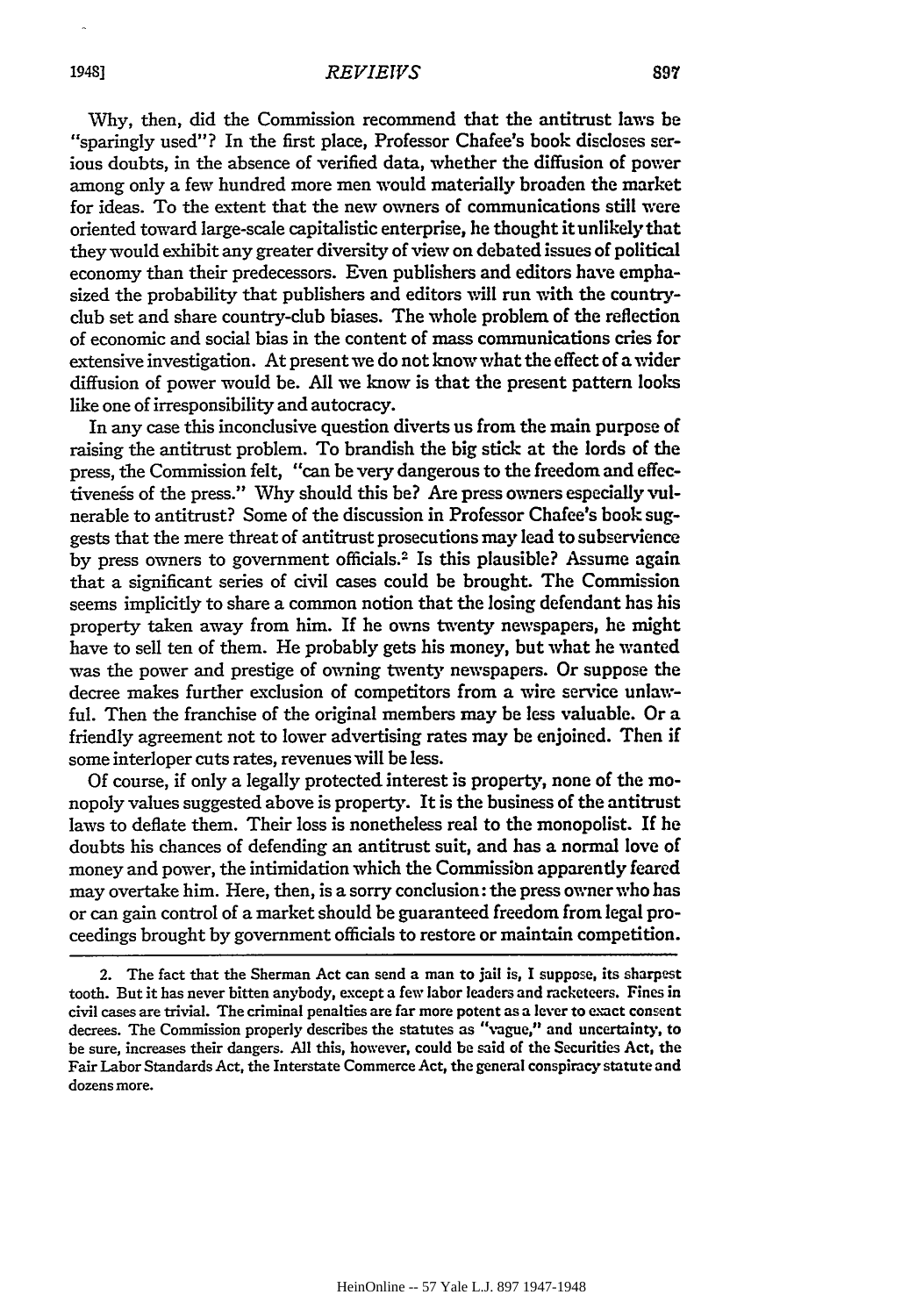Why? Because freedom from competition pays large dividends in wealth and power. The risk of losing those dividends unless officials are placated will cause the publisher to forego his duty of criticising officials, and one of the prime functions of press freedom will fall into disuse.

For the sake of the shade of Peter Zenger, can no better case be made for treating major clusters of press power gently? The Commission feared that efficiency might be decreased by altering accustomed arrangements. They might have bolstered their case more by accepting an industry argument, Somewhat refined, it runs like this. Government encroachment is only one enemy of a free press. In a society that seems to be little more than a collection of pressure groups, the officers of pressure groups are likely to be more insistent than government officials that freedom of the press does not mean freedom to criticise them (if any reader doubts, let him consider the activities of groups to which he belongs: employer or employee, church member, veteran, anti-vivisectionist). The most effective pressures, admittedly, are economic pressures. Therefore, the only free press is a prosperous press. It is the layer of monopoly fat which keeps off the chill from offended D.A.R.s and Prohibitionists. Put it another way. Whether the press owner will knuckle under to pressures depends on his power and status in the community. An archbishop, a labor leader, a department store owner can crack a long whip. But can they cut down Mr. Scripps-Howard?

This formula raises many more questions than it answers, more than can even be stated here. They converge on an imponderable. Professor Hocking makes it clear that it is no more desirable for a press to be completely free of pressures, and thus completely irresponsible, than for it to be at the mercy of the most intolerant bloc, and thus completely unfree. As always, the question is one of degree. But it is by no means clear that the optimum degree of independence for a press is measured by its untrammelled ability to restrain competition.

What does emerge from the array of assumptions, guesses, and prejudices about the concentration problem is that fear of government tips the scales. Though dread of antitrust on analysis seems ignoble, the Commissioners shared a distrust of the state, as old as history and as new as Nazi Germany and Soviet Russia. Professor Smith in his review accuses Mr. Hocking of "softness" toward the state. One less flinty than Professor Smith mildly wonders. However, the point is that the Commission *en bane,* while recognizing that the two major issues before it were the trend toward concentrated power and the unsatisfactory level of performance, hesitated to invoke the only existing force, public or private, which might possibly check the monopoly trend.

The response of the Commission to the use of antitrust is at least a weighty hint that no corrective government action would receive wide support, except in such traditional channels as control of defamation and obscenity.'

**3.** It seems pardonable, in this climate of opinion, to dismiss to a footnote alternative proposals involving new and extensive government supervision. Professor Chafee discusses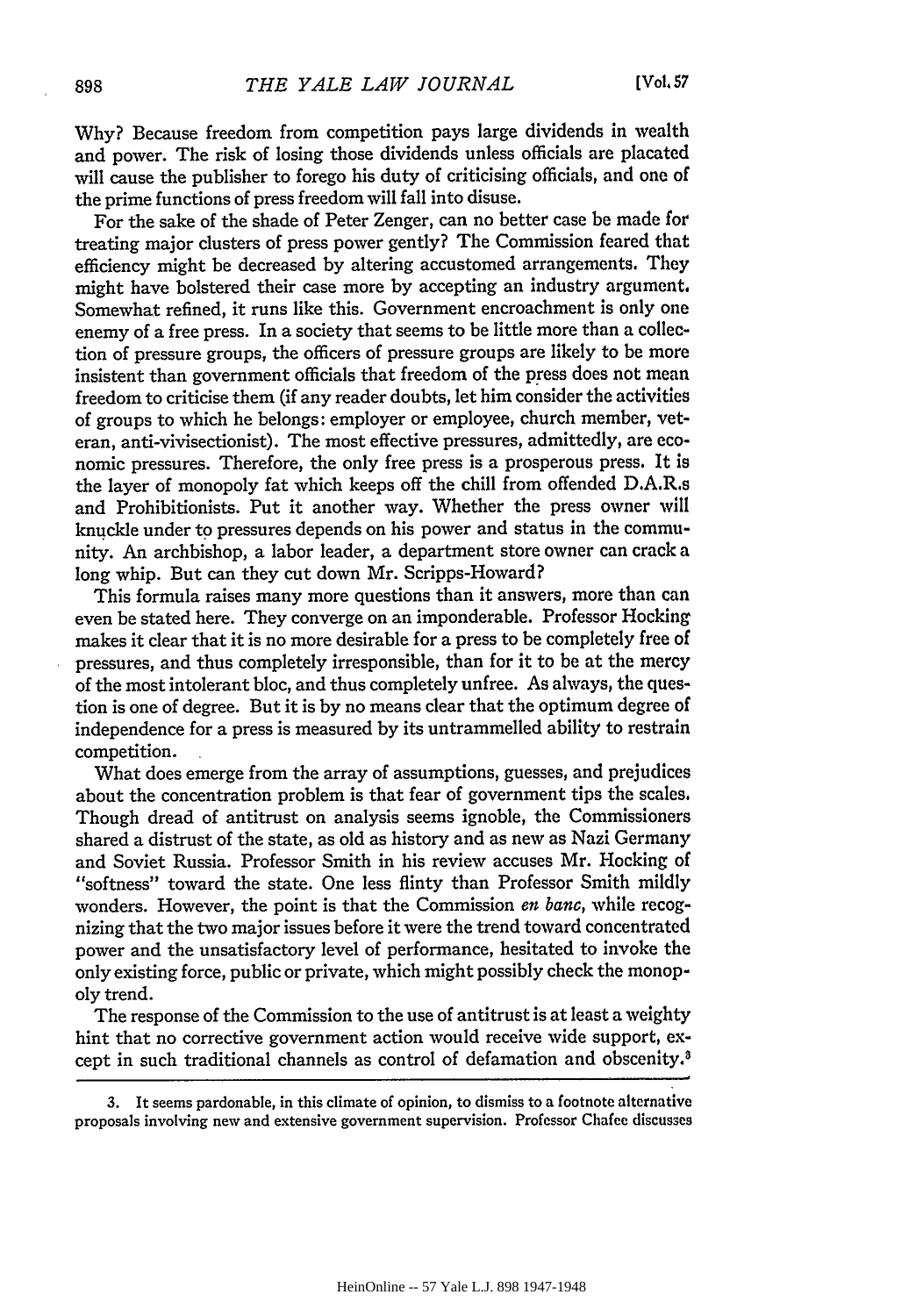Should we then relax in the comforting anodyne that, through the classic self-righting process, truth will prevail and excellence will be rewarded? An age which revered the self-regulating competitive market could be content with the clash of ideas and performance in a competitive press. Perhaps that age enjoyed a vigorous flow of criticism and correction. However, one of the by-products of modem concentration is the decline of disparagement. "Boost-Don't Knock" is more than a Chamber of Commerce banality; it is a motto for imperfect competition generally. Most segments of the press compete chiefly for the advertiser's dollar, which is won by volume of circulation weighted by subscribers' incomes. The consumer must also be won; but the courtship is genteel, the rival's existence (if there is a rival) is ignored. The Commission urged members of the press to criticise their fellows more, citing what is almost a conspiracy of silence with regard to libel suits, breaches of confidence, and the like. The press, one gathers, did not accept the invitation. It smacked of the bad manners of an earlier day, of washing dirty linen in public. Gentlemen in the same club do not wash their own linen at all, let alone in public.

That overburdened figure, the intelligent citizen, consequently has no practical way of testing accuracy, meaningfulness, fairness. The press may be too concentrated for effective diversity of view, but is still far too diverse numerically for an individual to make a reasoned appraisal of the alternatives open to him. As a partial remedy the Commission proposed "the establishment of a new and independent agency to appraise and report annually upon the performance of the press." This recommendation deserved more than the two brief pages of discussion it was given. Most of the findings and other recommendations are amplified, piecemeal to be sure, in the supporting studies. This one has to fend for itself.

The hardheaded citizen will scoff at the proposal of another Institute, another fact-finding body, producing words instead of deeds, too little and too late. If he is cynical to boot, he will impugn the whole idea by recalling the phony "Independent Committees" for this and that which a public relations man can create overnight. From the latter slur the proposed agency can escape only by being really independent. I suppose the price of independence would be something on the order of \$10,000,000. What kind of case can be made to a philanthropist or a foundation who asks why the agency is needed and whether it can succeed?

some of them. The Commission recommended that members of the press think of themselves as "common carriers of information and discussion." This is an attractive symbol; the Commission no doubt appreciated that its translation into policy might import extensive legal obligations. *Cf.* the lather of discussion about the "public utility" aspects of the Associated Press antitrust case. Another attractive symbol is evoked by arguing that, since competition in the press and elsewhere is obsolete, the press should be compelled to become "cooperative" by admitting various elements in the community to a formal share in control. See the remarkable review of ERNsT, **THE** FIRsT **FREEDOM** (1946) by Robert F. Brady, *Monopoly and the First Freedom,* 2 **HOLLYWOOD QUARTERLY** 225 (1947).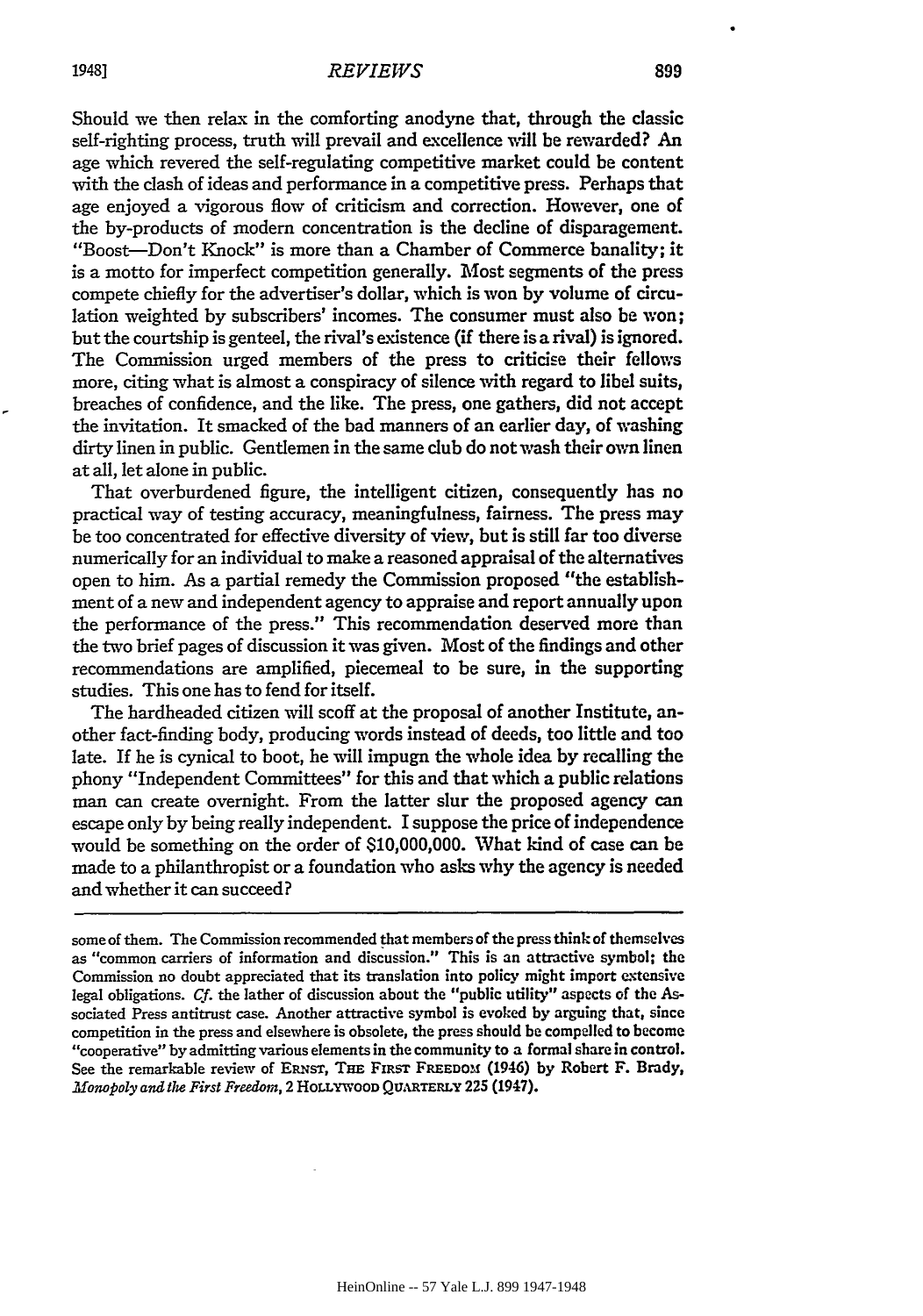A suggestion of probable functions will facilitate replies to both questions. Broadly, the agency might attempt the following types of action:

(1) fact-gathering, for example, using modern techniques of content analysis to detect suppression and distortion of news;

(2) criticism, for example, of accuracy, minority representation, government publications;

(3) advice, for example, to communities trying to augment inadequate press service;

(4) evaluation, "efforts . . . to help the press define workable standards of performance;" and, in the light of agreed standards;

(5) periodic appraisal of the performance, structure, and trends of the components of the communications industry.

This listing, even more summary than that in the Report, suggests the sort of rational review to which we want to see all our institutions exposed.<sup>4</sup> Our chief agency for doing this, by collecting and disseminating facts, criticism, advice, appraisal about institutions at large, is the press. But who will watch the watchdog? We are apparently resolved on continued exemption of the press from governmental supervision, which leads as much to suppression as to improvement. So do the self-interested promptings of existing private groups. And one despairs of adequate self-regulation. The proposed agency, therefore, has a reason for existence, if only because no other will do a necessary job.

The chances of success depend partly on the agency's own level of performance (which poses the question, who will watch the watchdog's watchdog? I think we can count on a full measure of counter-criticism from the press). Results depend much more on the existence in the community of some of the following:

(1) Citizens who want to know more about the reasons for, and conditions of, press freedom than they get from the perfervid rhetoric the press turns on, for example, to avoid social security taxes.

(2) Citizens who want to know the news deficiencies, if any; of a community with only one newspaper. Does the radio do as well, or better, for information on local issues?

(3) Citizens who want to know the bias of their news sources, say, their covert attitude toward minority racial groups.

The list could be considerably extended, coinciding with the faults and virtues of the press that need objective communication. The persons who want to know may be relatively few in number, but they would increase if the information was well-presented.

One illustration will have to suffice of the directions in which the agency, by skillful communication to an adequate audience, could work to the good

4. That is, all those which are believed to have a rational foundation.